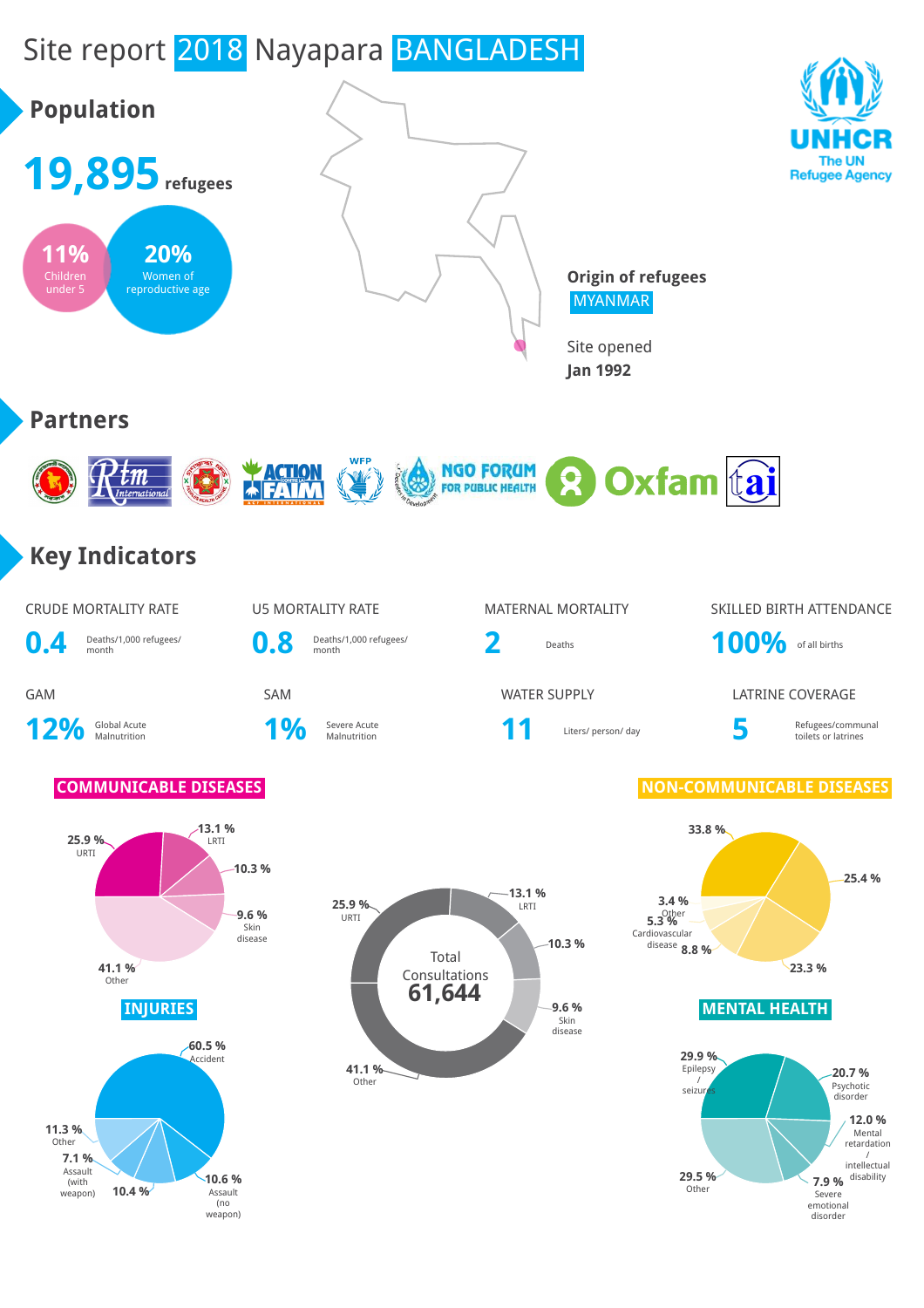### **Public Health**

| <b>HEALTH STAFFING</b>                                      | <b>INDICATOR</b> | <b>STANDARD</b> |           | <b>MORBIDITY</b>                                 | <b>INDICATOR</b> | <b>STANDARD</b> |   |   |
|-------------------------------------------------------------|------------------|-----------------|-----------|--------------------------------------------------|------------------|-----------------|---|---|
| Number of medical doctors                                   | 4                | 1: 50,000       | $\bullet$ | Incidence of malaria among children under        | $\mathbf{0}$     |                 |   |   |
| Number of qualified nurses                                  | 8                | 1:10,000        | $\bullet$ | Incidence of watery diarrhoea among              | 34               |                 |   |   |
| Number of community health workers                          | 26               | 1: 1,000        | $\bullet$ | children under 5                                 |                  |                 |   |   |
| <b>ACCESS AND UTILIZATION</b>                               | <b>INDICATOR</b> | <b>STANDARD</b> |           | Incidence of pneumonia among children<br>under 5 | 164              |                 |   |   |
| Consultations per trained clinician per day                 | 40               | < 50            | Ø         | Incidence of pneumonia among over 5              | 34               |                 |   |   |
| Health utilisation rate (new visits / refugee /             | 2.9              | $1 - 4$         | ◙         | Tuberculosis success rate                        | 87%              | < 90%           | ▲ |   |
| year)<br>Proportion of host population consultations        | 0%               |                 |           | Were any MDR/X-TB cases diagnosed among<br>PoCs? | <b>No</b>        | <b>No</b>       | ೞ |   |
| <b>MORTALITY</b>                                            | <b>INDICATOR</b> | <b>STANDARD</b> |           | <b>VACCINATION</b>                               | <b>INDICATOR</b> | <b>STANDARD</b> |   |   |
| <b>Crude Mortality Rate</b><br>(CMR) (/1000/month)          | 0.4              | < 0.75          | Ø         | Full vaccination coverage                        | 78%              | < 95%           |   | ೞ |
| <b>Under-five Mortality Rate</b><br>(U5MR) (/1000/month)    | 0.8              | < 1.5           | Ø         | Measles vaccination coverage                     |                  | Not collected   |   |   |
| <b>Infant Mortality Rate</b><br>(IMR) (/1000 livebirths)    | 30.5             | < 30            | ▲         | Source of vaccination data                       | <b>HIS</b>       |                 |   |   |
| <b>Neonatal Mortality Rate</b><br>(NNMR) (/1000 livebirths) | 20               | < 20            | Δ         | IN-PATIENT DEPARTMENT (IPD)                      | <b>INDICATOR</b> | <b>STANDARD</b> |   |   |
| <b>OUTBREAK ALERT AND RESPONSE</b>                          | <b>INDICATOR</b> | <b>STANDARD</b> |           | Average length of stay (days)                    | 3.9              |                 |   |   |
| Proportion of outbreaks investigated within 48<br>hours     |                  | 100%            |           | Case fatality rate                               | 0.0              |                 |   |   |
| Number of outbreaks reported                                | $\mathbf 0$      |                 |           | Hospitalisation rate                             | 73.4             | $50 - 150$      |   | Ø |

# **Reproductive Health**

| <b>ANTENATAL CARE</b>                                                                     | <b>INDICATOR</b> | <b>STANDARD</b> |              | <b>FAMILY PLANNING</b>                                                      | <b>INDICATOR</b> | <b>STANDARD</b> |   |
|-------------------------------------------------------------------------------------------|------------------|-----------------|--------------|-----------------------------------------------------------------------------|------------------|-----------------|---|
| Antenatal care coverage                                                                   | 79%              | > 90%           | Ω            | Contraceptive prevalence rate                                               | 73%              | $\geq 30\%$     |   |
| Coverage of antenatal tetanus vaccination                                                 | 79%              | >95%            |              | Source of contraceptive prevalence data                                     | <b>HIS</b>       |                 |   |
| <b>DELIVERY CARE</b>                                                                      | <b>INDICATOR</b> | <b>STANDARD</b> |              | SEXUAL AND GENDER-BASED VIOLENCE (SGBV)                                     | <b>INDICATOR</b> | <b>STANDARD</b> |   |
| Proportion of births attended by skilled<br>personnel                                     | 100%             | $\geq 90\%$     | $\checkmark$ | Total number of reported rapes                                              | 6                |                 |   |
| Proportion of births conducted by caesarean<br>section                                    | 2%               | $5 - 15%$       | Ø            | Proportion of eligible rape survivors provided<br>with PEP within 72 hours  | 20%              | 100%            | ೞ |
| Proportion of newborn infants with low birth<br>weight (<2500 gs) (weighed within 72 hrs) | 5%               | < 15%           |              | Proportion of eligible rape survivors provided<br>with ECP within 120 hours | 80%              | 100%            | ೞ |
| Proportion of teenage pregnancies                                                         | 9%               |                 |              | SEXUALLY TRANSMITTED INFECTIONS (STIS)                                      | <b>INDICATOR</b> | <b>STANDARD</b> |   |
| Still birth rate (/ 1000 total births / month)                                            | $\overline{2}$   |                 |              | Number of genital ulcer diseases                                            | 9                |                 |   |
| Number of maternal deaths                                                                 | $\overline{2}$   |                 |              | Number of Pelvic Inflammatory diseases                                      | 0                |                 |   |
| Proportion of maternal deaths investigated<br>within 48 hours                             | 50%              | 100%            | Ø            |                                                                             |                  |                 |   |